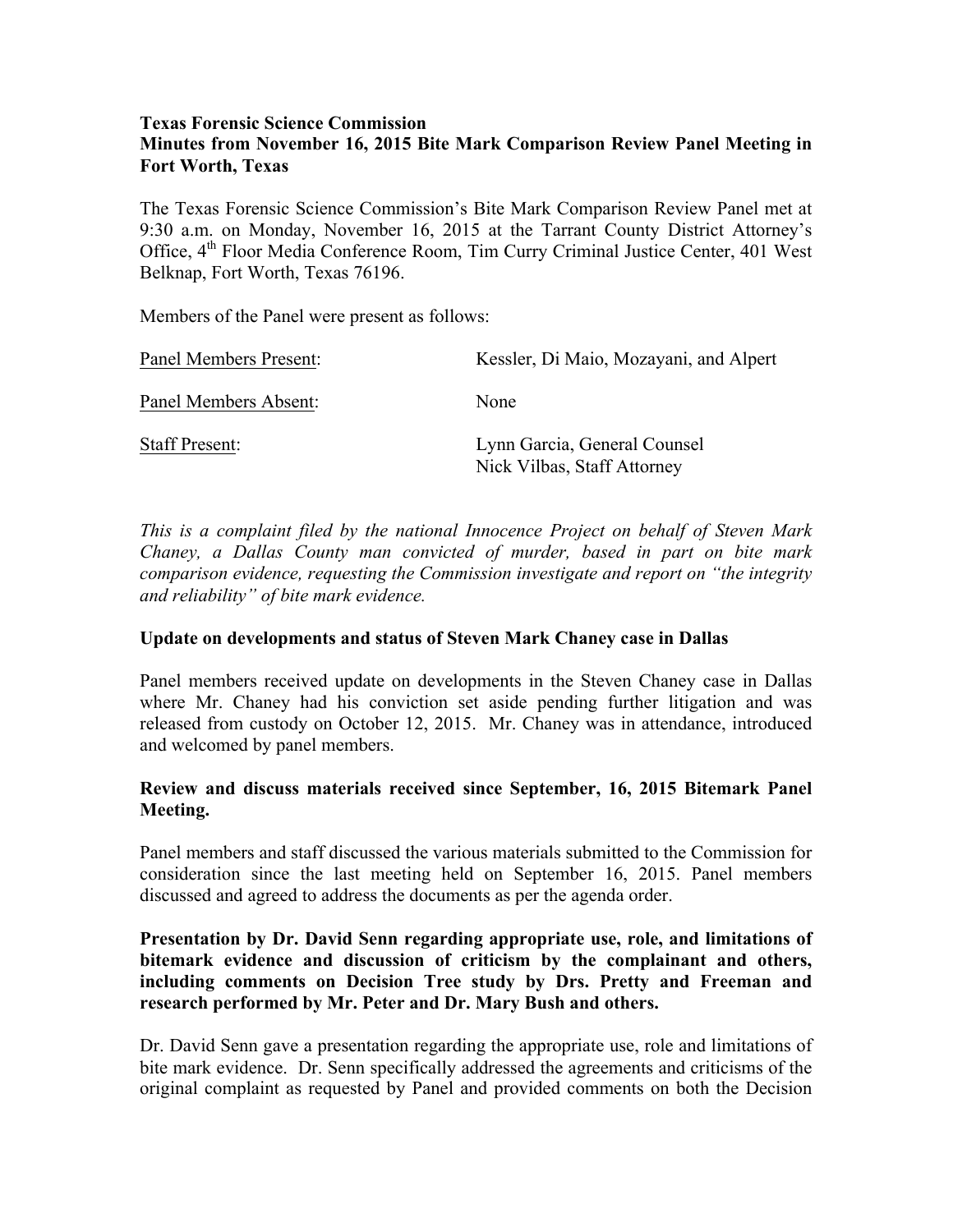Tree study by Drs. Pretty and Freemen and the research performed by Mr. Peter and Dr. Mary Bush.

### **Presentation by Dr. Frank Wright regarding the appropriate use, role, and limitations of bitemark evidence and perspective on research and next steps.**

Dr. Frank Wright gave a presentation regarding the appropriate use, role and limitations of bitemark evidence and perspective on research and next steps.

**Presentation by Drs. Iain Pretty & Adam Freeman re: Construct Validity of Bitemark Assessments using the American Board of Forensic Odontology ("ABFO") Decision Tree originally presented at American Academy of Forensic Sciences Annual Scientific Meeting February 2015, including discussion of lessons learned, scientific implications, action items resulting from study, opinions regarding next steps in research, scientific reporting and moratorium recommendation.**

Drs. Pretty and Freeman gave a presentation regarding their Construct Validity of Bite Mark Assessments using the ABFO Decision Tree that was originally presented at the AAFS Annual Scientific Meeting in February 2015. The presentation included a discussion of lessons learned and the scientific implications of the results. The presenters further commented on the various action items from the study including their opinions on the next steps needed in research. Panel members, staff and stakeholders asked questions of the presenters and engaged in discussion over research and next steps.

# **Presentation by Mr. Peter Bush regarding the current context of research in bitemark analysis, including discussion of implications and limitations of published research.**

Mr. Peter Bush gave a presentation to the Panel regarding the research he and Dr. Mary Bush have conducted with their team at the State University of New York at Buffalo, including a discussion of the implications and limitations of published research.

### **Discuss statutory requirement to assess integrity and reliability of forensic analysis, best practices and recommendations.**

Panel members discussed statutory requirement to assess integrity and reliability of forensic analysis, best practices and recommendations concerning bite mark comparisons. Panel members agreed that due to volume of information provided to Committee for review, Panel needs further time to thoroughly review information prior to making any recommendations. Committee would also like to share information with full Commission, obtain their input, and discuss a report at the next Commission meeting.